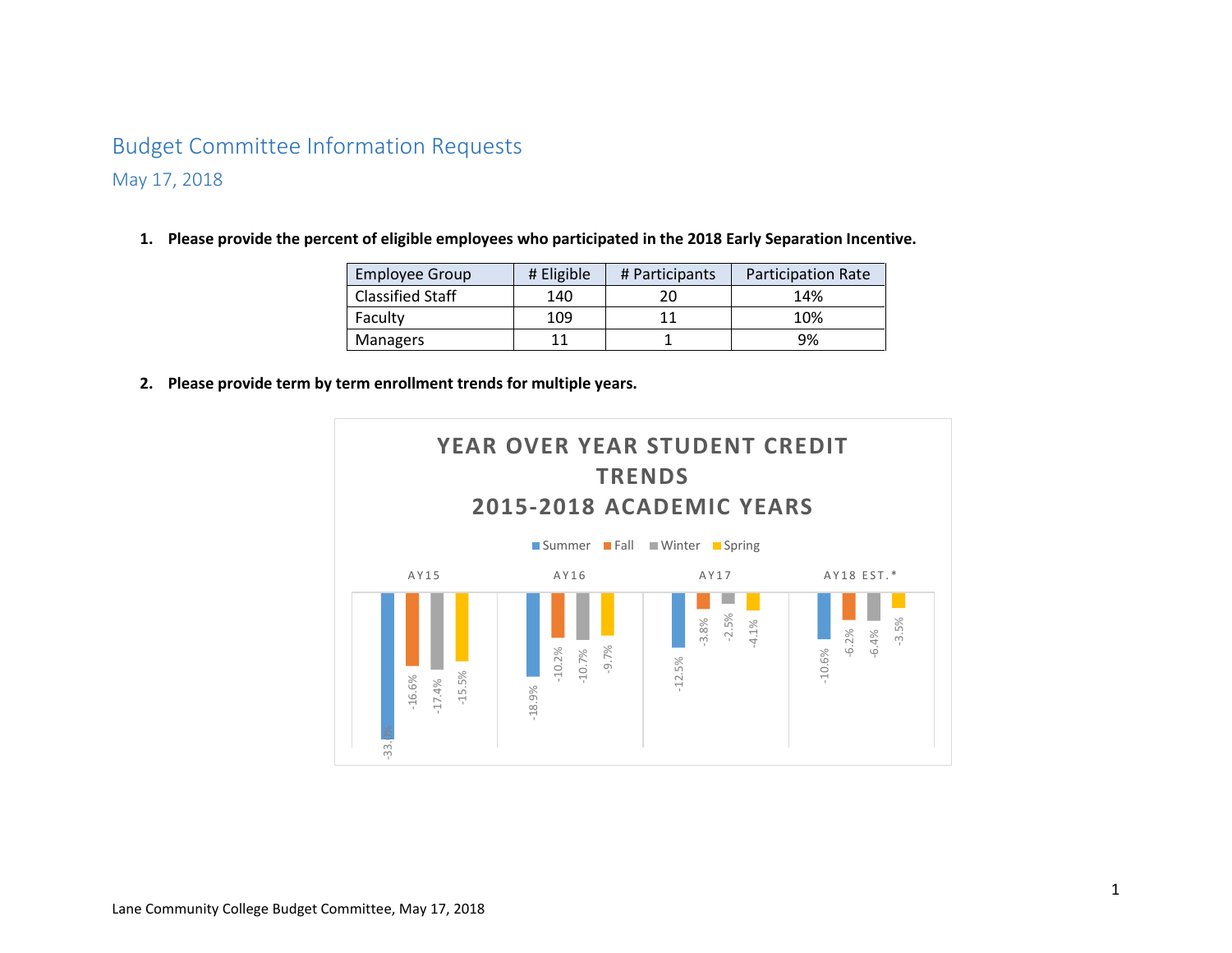**3. Please crosswalk online registrations to FTE in the Enrollment Growth Plan.** 

| <b>Current Enrollment:</b> | 14,258 registrations                                                                                                                   |
|----------------------------|----------------------------------------------------------------------------------------------------------------------------------------|
|                            | 51,158 credits                                                                                                                         |
|                            | 1,180 FTE                                                                                                                              |
|                            |                                                                                                                                        |
| Planned Growth*:           | 1,184 registrations                                                                                                                    |
| $(2018-2019)$              | 4,246 credits                                                                                                                          |
|                            | 97.8 FTE                                                                                                                               |
|                            | * For financial estimates, we are estimating 25% of the growth will result in new credits and FTE generated vs. substitution for other |
| courses.                   |                                                                                                                                        |
|                            |                                                                                                                                        |

## 4. **What is the mix of new students vs. continuing students enrolled in online courses**?

New students in their 1<sup>st</sup> term comprised 22% of online enrollments in fall 2017. New students in their 1<sup>st</sup> four academic terms (not limited to single year of the academic calendar) comprised 34% of online enrollments in fall 2017, based on headcount, enrollment, and credits attempted, and 33% of FTE. New students in their first term are also a larger fraction of enrollments in the fall compared to other terms. For example, in winter 2018 they accounted for only 9-10% of the online enrollment. In the previous 12 terms, they accounted for only 13% of online enrollments.

**5. Please expand the personnel ratios on page 31 of the proposed budget document to show ratios by employee group.** 

| FY2008-FY2017                                                                                    |        |        |        |         |         |         |        |        |       |       |             |
|--------------------------------------------------------------------------------------------------|--------|--------|--------|---------|---------|---------|--------|--------|-------|-------|-------------|
| FY2009<br>FY2014<br>FY2015<br>FY2016<br>FY2017<br>FY2008<br>FY2010<br>FY2011<br>FY2012<br>FY2013 |        |        |        |         |         |         |        |        |       |       | FY2018 Est. |
| <b>Enrolled Student FTE</b>                                                                      | 11,069 | 12,817 | 14,958 | 15,417  | 15,375  | 14,015  | 12,312 | 10,466 | 9,250 | 8,716 | 8,237       |
| Personnel FTE                                                                                    | 787.7  | 847.8  | 935.6  | 1,004.3 | 1,045.9 | 1,040.3 | 992.2  | 863.1  | 829.5 | 807.7 | 798.5       |
| <b>Student to Personnel FTE</b>                                                                  | 14.1   | 15.1   | 16.0   | 15.4    | 14.7    | 13.5    | 12.4   | 12.1   | 11.2  | 10.8  | 10.3        |
| <b>Classified Staff FTE</b>                                                                      | 320.5  | 331.1  | 351.2  | 388.2   | 406.3   | 413.4   | 407.6  | 366.0  | 364.0 | 350.9 | 356.4       |
| <b>Student to Classified Staff FTE</b>                                                           | 34.5   | 38.7   | 42.6   | 39.7    | 37.8    | 33.9    | 30.2   | 28.6   | 25.4  | 24.8  | 23.1        |
| <b>Faculty FTE</b>                                                                               | 403.7  | 455.8  | 528.5  | 557.4   | 575.6   | 562.9   | 521.6  | 435.0  | 401.7 | 395.2 | 381.4       |
| <b>Student to Faculty FTE</b>                                                                    | 27.4   | 28.1   | 28.3   | 27.7    | 26.7    | 24.9    | 23.6   | 24.1   | 23.0  | 22.1  | 21.6        |
| <b>Total Management FTE</b>                                                                      | 55.7   | 53.0   | 55.2   | 58.4    | 63.2    | 63.2    | 62.0   | 61.6   | 63.2  | 61.0  | 60.7        |
| <b>Student to Management FTE</b>                                                                 | 198.7  | 241.9  | 270.9  | 263.9   | 243.3   | 221.9   | 198.6  | 169.9  | 146.3 | 142.8 | 135.7       |

## **Personnel Trends and Ratios**

<sup>Ω</sup>Student FTE data includes College Now. >Personnel data is for Funds I & IX. Special pay W7 not included in staff FTE. Source: Lane Community College Budget Office/Banner NHIDIST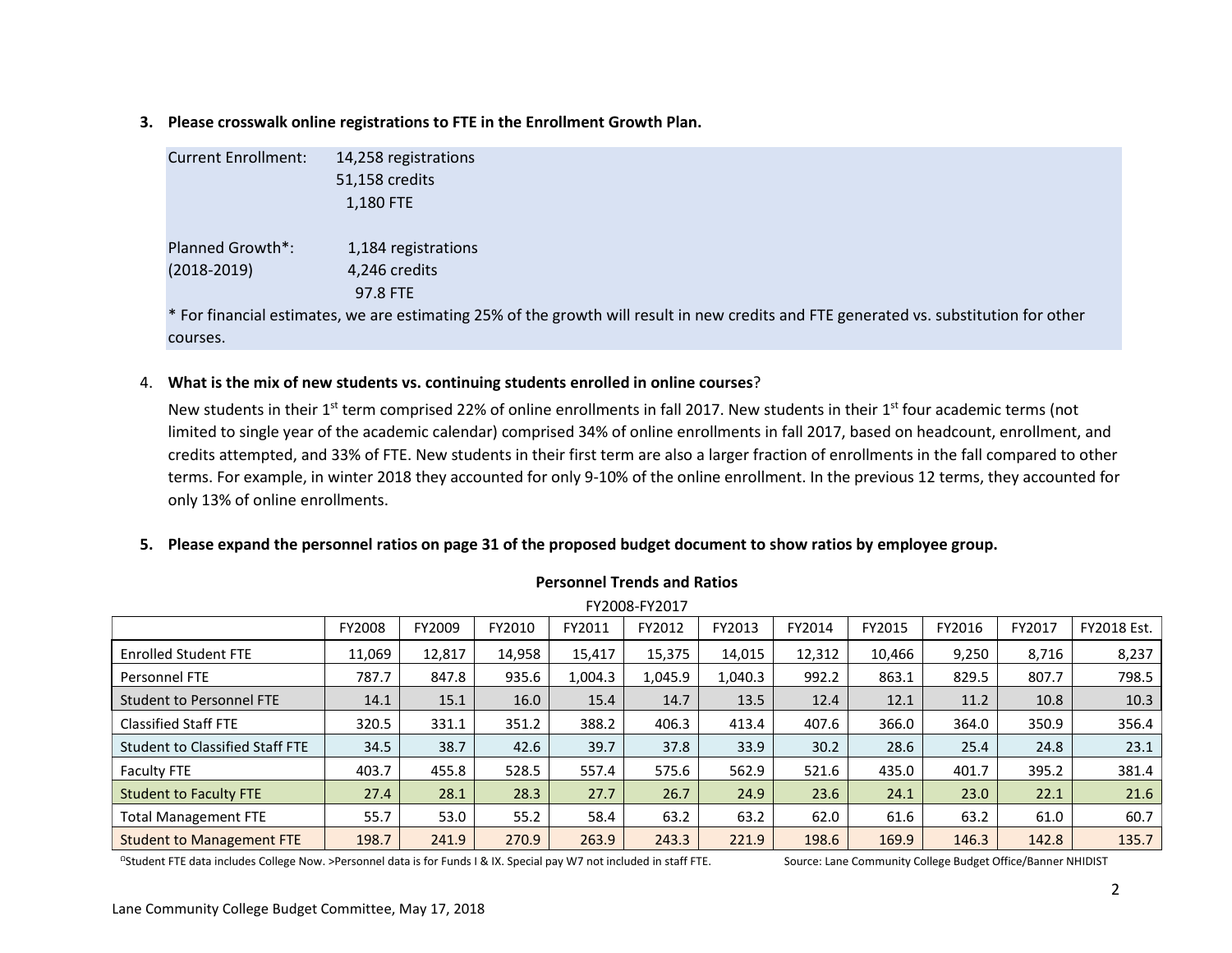## **6. Please explain the decrease in student to personnel FTE since FY09.**

Many of the college's staffing needs are driven by breadth of services, hours of operation, location, and square footage, and are therefore inelastic in adjusting to student enrollment declines. Additionally, the college has invested in additional staffing in recent years to support student success through the Student Affairs redesign and First Year Experience program.

The staffing group that is most flexible in adjusting to student enrollment increases and decreases is part-time faculty. In FY12 at the height of the enrollment surge, the college had 328.9 part-time faculty FTE. In FY17, part-time faculty FTE was 180.6

## **7. Please provide detail by employee group of the Personnel expenses presented on page 24 of the proposed budget document.**

Detailed expenses and staffing levels by employee group from FY08-FY17 are available on the budget website and also presented on pages 12-14.

[https://www.lanecc.edu/sites/default/files/budget/student\\_personnel\\_and\\_financial\\_trends\\_detailed.pdf](https://www.lanecc.edu/sites/default/files/budget/student_personnel_and_financial_trends_detailed.pdf)

### **8. Please provide information on the One-Time Credit Enrollment Fee.**

Fee revenue is used to support placement testing, mandatory new student orientation, the degree certification application process, and student ambassadors who help students locate services and resources.

|                                  |             |             |             | FY18 as of |
|----------------------------------|-------------|-------------|-------------|------------|
|                                  | <b>FY15</b> | <b>FY16</b> | <b>FY17</b> | 4.30.18    |
| One-Time                         |             |             |             |            |
| <b>Enrollment Fee</b><br>Revenue | \$126,960   | \$131,220   | \$141,660   | \$119,220  |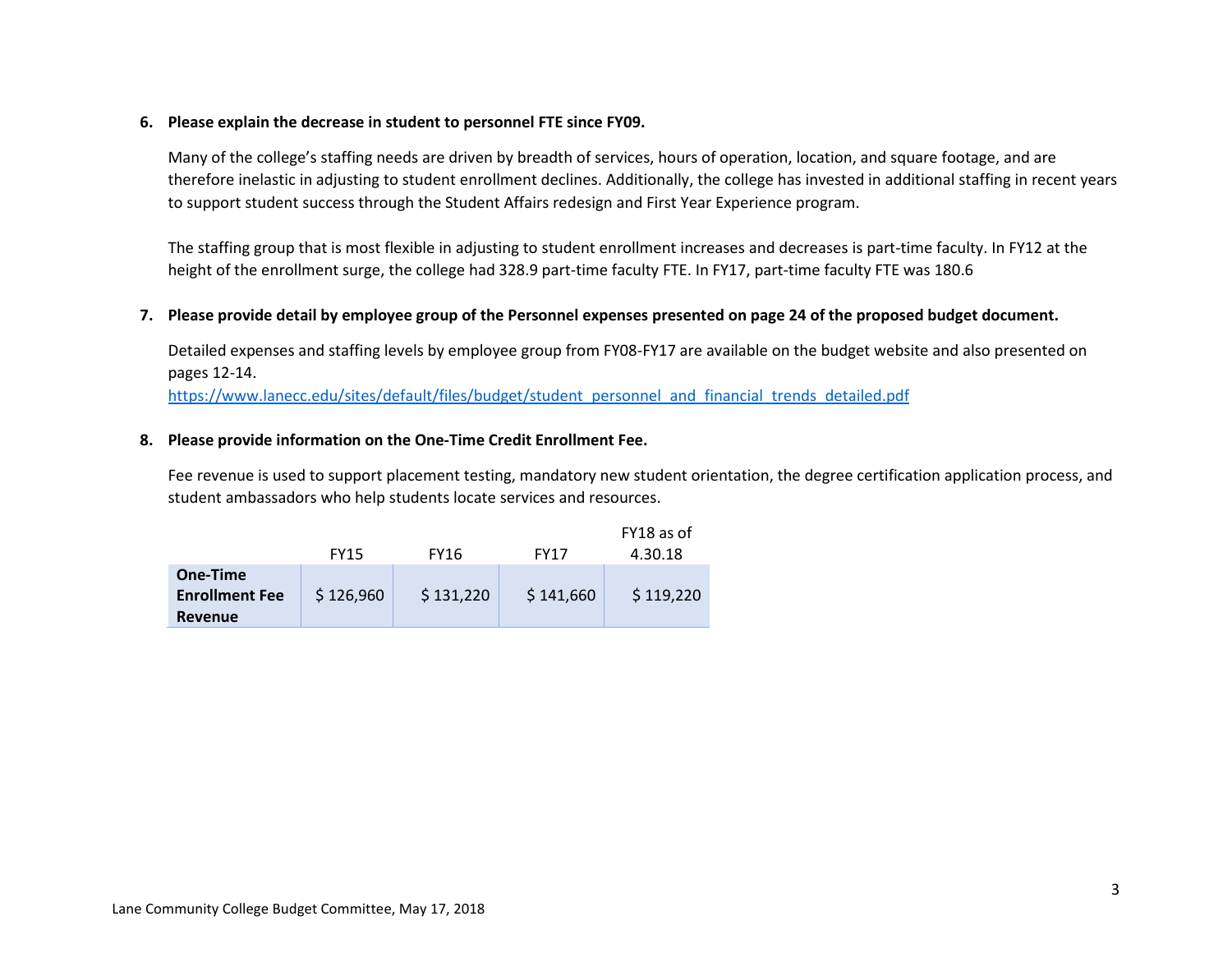## **9. Please provide information on Lane's bond rating and investment portfolio.**

The AA- rating indicates that the LCC bonds are high-quality and that LCC has a strong capacity to meet its financial commitments. The bonds carry a slightly greater degree of long-term investment risk than AAA rated bonds. The S&P AA- rating is similar to Moody's Aa3 rating.

| Lane Community College Bond Rating      |        |              |          |       |  |  |  |  |  |  |
|-----------------------------------------|--------|--------------|----------|-------|--|--|--|--|--|--|
|                                         | S&P    |              |          |       |  |  |  |  |  |  |
|                                         | Rating |              |          |       |  |  |  |  |  |  |
| <b>LCC Bond Rating</b>                  | $AA -$ |              |          |       |  |  |  |  |  |  |
| Investments as of May 10, 2018          |        |              |          |       |  |  |  |  |  |  |
|                                         | S&P    |              |          |       |  |  |  |  |  |  |
|                                         | Rating | Fair Value   | Date Due | Yield |  |  |  |  |  |  |
| Corporate Debt:                         |        |              |          |       |  |  |  |  |  |  |
| JP Morgan Chase                         | $A+$   | 1,468,152    | 8/7/18   | 1.45% |  |  |  |  |  |  |
| <b>HSBC USA</b>                         | A      | 1,996,253    | 8/28/18  | 1.58% |  |  |  |  |  |  |
| <b>Bank of Montreal</b>                 | $A+$   | 1,453,635    | 9/21/18  | 1.40% |  |  |  |  |  |  |
|                                         |        | 4,918,040    |          |       |  |  |  |  |  |  |
| Investments in Oregon Local Government: |        |              |          |       |  |  |  |  |  |  |
| <b>Investment Pool</b>                  |        | 34, 165, 234 |          | 2.10% |  |  |  |  |  |  |
| Total Investments                       |        | 39,083,274   |          |       |  |  |  |  |  |  |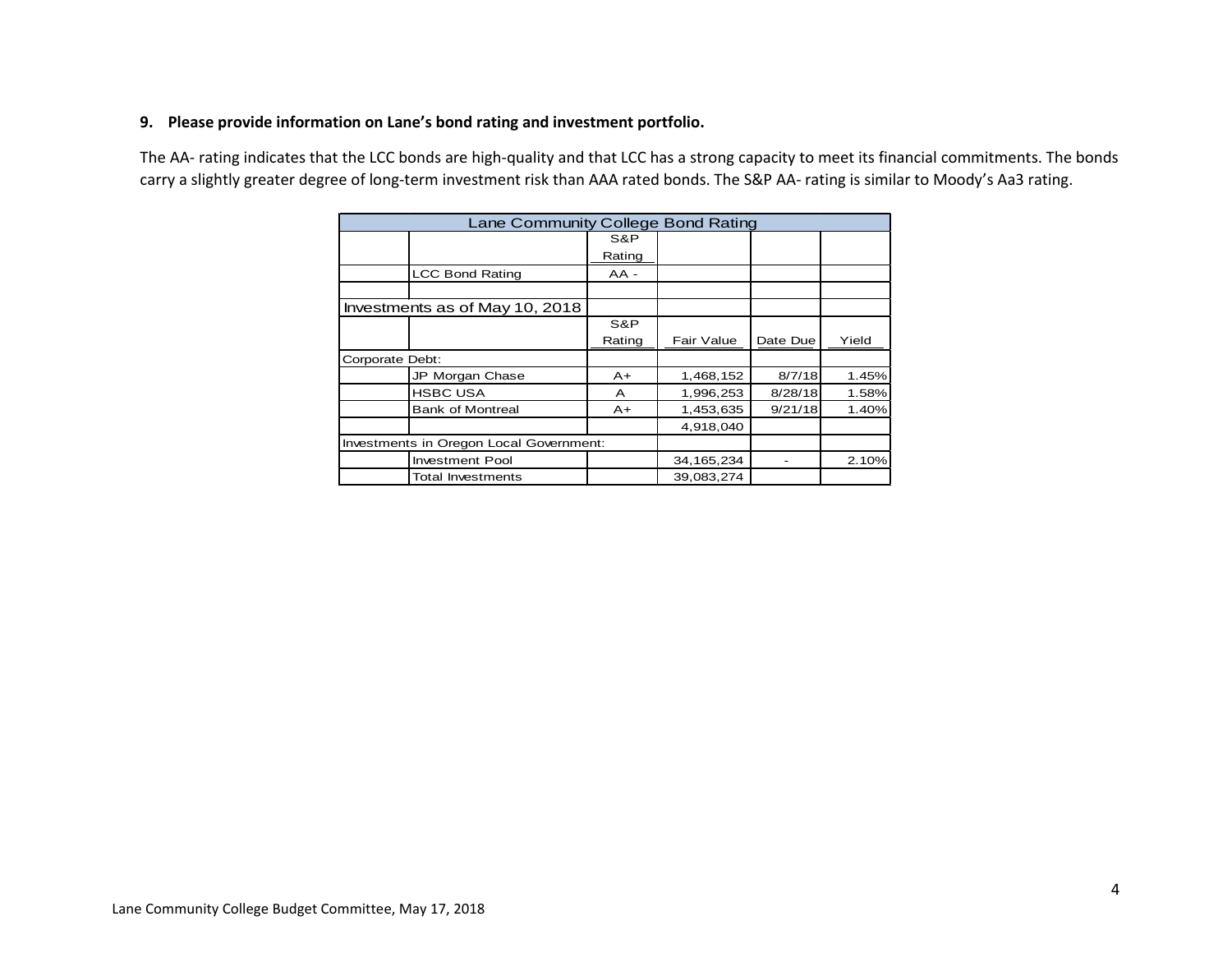## **10. Please provide Information on tuition increases year over year for Lane and other Oregon Community Colleges.**

| <b>Community College^^</b> | <b>FY14</b><br><b>Credit</b><br>Tuition* | <b>FY14</b><br>Tuition &<br>Fees <sup>^</sup> | <b>FY15</b><br><b>Credit</b><br>Tuition* | <b>FY15</b><br><b>Tuition &amp;</b><br>Fees <sup>^</sup> | <b>FY16</b><br><b>Credit</b><br>Tuition* | <b>FY16</b><br>Tuition &<br>Fees <sup>^</sup> | <b>FY17</b><br><b>Credit</b><br>Tuition* | <b>FY17</b><br><b>Tuition &amp;</b><br>Fees <sup>^</sup> | <b>FY18</b><br><b>Credit</b><br>Tuition* | <b>FY18</b><br>Tuition &<br>Fees <sup>^</sup> | <b>FY19</b><br><b>Credit</b><br>Tuition*<br>(Est.) | <b>FY19</b><br><b>Tuition &amp;</b><br>Fees <sup>^</sup><br>(Est.) |
|----------------------------|------------------------------------------|-----------------------------------------------|------------------------------------------|----------------------------------------------------------|------------------------------------------|-----------------------------------------------|------------------------------------------|----------------------------------------------------------|------------------------------------------|-----------------------------------------------|----------------------------------------------------|--------------------------------------------------------------------|
| <b>Blue Mountain</b>       | 88.00                                    | 4,262                                         | 90.0                                     | 4,577                                                    | 94.00                                    | 4,757                                         | 96.00                                    | 4,914                                                    | 103.00                                   | 5,963                                         | 108.00                                             | 6,188                                                              |
| Central                    | 87.00                                    | 4,226                                         | 87.0                                     | 4,241                                                    | 91.00                                    | 4,444                                         | 93.00                                    | 4,534                                                    | 95.00                                    | 4,624                                         | 99.00                                              | 4,939                                                              |
| Chemeketa                  | 80.00                                    | 4,230                                         | 80.0                                     | 4,230                                                    | 80.00                                    | 4,230                                         | 80.00                                    | 4,230                                                    | 85.00                                    | 4,500                                         | 87.00                                              | 4,725                                                              |
| Clackamas                  | 84.00                                    | 4,133                                         | 84.0                                     | 4,133                                                    | 87.00                                    | 4,268                                         | 90.00                                    | 4,412                                                    | 93.00                                    | 4,614                                         | 100.00                                             | 4,944                                                              |
| Clatsop                    | 98.00                                    | 4,953                                         | 99.0                                     | 4,995                                                    | 99.00                                    | 4,995                                         | 99.00                                    | 4,995                                                    | 99.00                                    | 4,995                                         | 102.00                                             | 5,130                                                              |
| Columbia Gorge             | 89.00                                    | 4,545                                         | 89.0                                     | 4,545                                                    | 91.00                                    | 4,770                                         | 97.00                                    | 5,085                                                    | 99.00                                    | 5,310                                         | N/A                                                | N/A                                                                |
| Klamath                    | 83.00                                    | 4,290                                         | 89.5                                     | 4,605                                                    | 89.50                                    | 4,605                                         | 89.50                                    | 4,605                                                    | 96.50                                    | 5,199                                         | N/A                                                | N/A                                                                |
| Lane                       | 93.00                                    | 4,695                                         | 98.0                                     | 4,920                                                    | 99.50                                    | 4,982                                         | 102.50                                   | 5,117                                                    | 109.50                                   | 5,711                                         | 113.50                                             | 5,897                                                              |
| Linn Benton                | 93.80                                    | 4,455                                         | 93.8                                     | 4,476                                                    | 93.80                                    | 4,568                                         | 99.43                                    | 4,832                                                    | 104.40                                   | 5,067                                         | 109.10                                             | 5,290                                                              |
| Mt. Hood                   | 89.00                                    | 4,601                                         | 92.0                                     | 4,751                                                    | 94.00                                    | 4,841                                         | 96.00                                    | 4,943                                                    | 100.00                                   | 5,156                                         | N/A                                                | N/A                                                                |
| <b>Oregon Coast</b>        | 99.00                                    | 4,770                                         | 99.0                                     | 4,770                                                    | 99.00                                    | 4,770                                         | 99.00                                    | 5,715                                                    | 99.00                                    | 5,175                                         | 105.00                                             | 5,445                                                              |
| Portland                   | 88.00                                    | 4,296                                         | 92.0                                     | 4,476                                                    | 96.00                                    | 4,703                                         | 97.00                                    | 4,748                                                    | 104.00                                   | 5,105                                         | 111.00                                             | 5,420                                                              |
| Rogue                      | 91.00                                    | 4,680                                         | 91.0                                     | 4,680                                                    | 95.00                                    | 4,905                                         | 99.00                                    | 5,100                                                    | 104.00                                   | 5,325                                         | 107.00                                             | 5,550                                                              |
| Southwestern               | 85.00                                    | 5,193                                         | 87.0                                     | 5,537                                                    | 89.00                                    | 5,481                                         | 91.00                                    | 5,670                                                    | 92.00                                    | 5,760                                         | 94.00                                              | 5,913                                                              |
| Tillamook Bay              | 90.00                                    | 4,545                                         | 93.0                                     | 4,680                                                    | 94.00                                    | 4,725                                         | 95.00                                    | 4,770                                                    | 96.00                                    | 4,815                                         | 97.00                                              | 4,860                                                              |
| <b>Treasure Valley</b>     | 94.00                                    | 4,950                                         | 94.0                                     | 5,085                                                    | 96.00                                    | 5,310                                         | 98.00                                    | 5,400                                                    | 99.00                                    | 5,445                                         | 99.00                                              | 5,445                                                              |
| Umpqua                     | 85.00                                    | 4,313                                         | 85.0                                     | 4,373                                                    | 87.00                                    | 4,793                                         | 88.00                                    | 4,838                                                    | 93.00                                    | 5,153                                         | 97.00                                              | 5,513                                                              |

## **Oregon Community College Tuition & Fees**

\*In-district tuition per credit hour

^In-district annualized tuition and fees based upon 15 credits per term, 45 per year

^^At this time, not all Colleges have approved 2018-2019 tuition and fee rates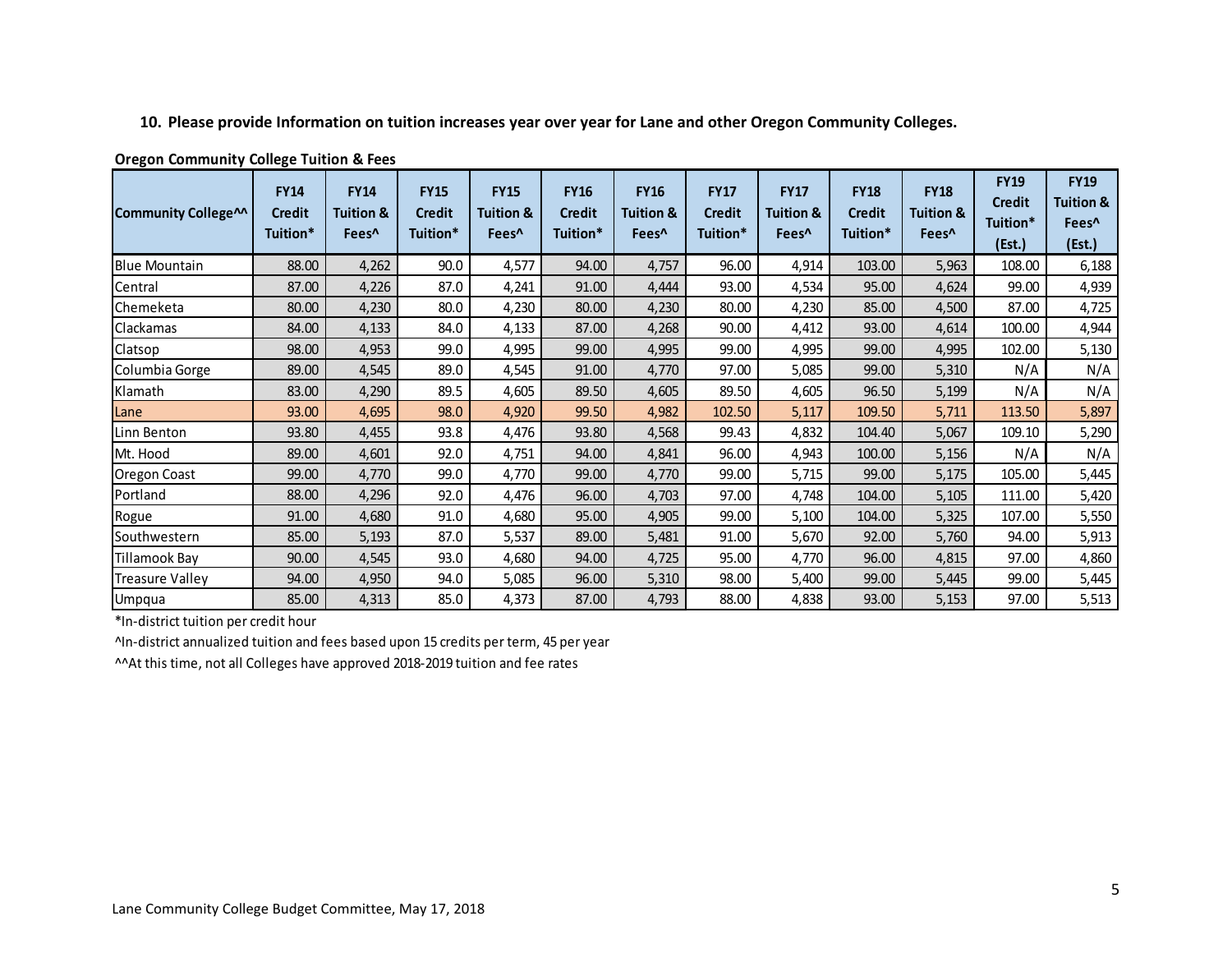**Please provide Information on tuition increases year over year for Lane and other Oregon Community Colleges (Continued).**

| <b>Community College^^</b> | <b>FY15</b><br><b>Credit</b><br>Tuition* | <b>FY15</b><br><b>Tuition</b><br>& Fees^ | <b>FY16</b><br><b>Credit</b><br>Tuition* | <b>FY16</b><br><b>Tuition</b><br>& Fees^ | <b>FY17</b><br><b>Credit</b><br>Tuition* | <b>FY17</b><br><b>Tuition &amp;</b><br>Fees <sup>^</sup> | <b>FY18</b><br><b>Credit</b><br>Tuition* | <b>FY18</b><br><b>Tuition &amp;</b><br>Fees <sup>^</sup> | <b>FY19</b><br><b>Credit</b><br>Tuition*<br>(Est.) | <b>FY19</b><br><b>Tuition &amp;</b><br>Fees^<br>(Est.) |
|----------------------------|------------------------------------------|------------------------------------------|------------------------------------------|------------------------------------------|------------------------------------------|----------------------------------------------------------|------------------------------------------|----------------------------------------------------------|----------------------------------------------------|--------------------------------------------------------|
| <b>Blue Mountain</b>       | 2.3%                                     | 7.4%                                     | 4.4%                                     | 3.9%                                     | 2.1%                                     | 3.3%                                                     | 7.3%                                     | 21.3%                                                    | 4.9%                                               | 3.8%                                                   |
| Central                    | 0.0%                                     | 0.4%                                     | 4.6%                                     | 4.8%                                     | 2.2%                                     | 2.0%                                                     | 2.2%                                     | 2.0%                                                     | 4.2%                                               | 6.8%                                                   |
| Chemeketa                  | 0.0%                                     | 0.0%                                     | 0.0%                                     | 0.0%                                     | 0.0%                                     | 0.0%                                                     | 6.3%                                     | 6.4%                                                     | 2.4%                                               | 5.0%                                                   |
| Clackamas                  | 0.0%                                     | 0.0%                                     | 3.6%                                     | 3.3%                                     | 3.4%                                     | 3.4%                                                     | 3.3%                                     | 4.6%                                                     | 7.5%                                               | 7.2%                                                   |
| Clatsop                    | 1.0%                                     | 0.8%                                     | 0.0%                                     | 0.0%                                     | 0.0%                                     | 0.0%                                                     | 0.0%                                     | 0.0%                                                     | 3.0%                                               | 2.7%                                                   |
| Columbia Gorge             | 0.0%                                     | 0.0%                                     | 2.2%                                     | 5.0%                                     | 6.6%                                     | 6.6%                                                     | 2.1%                                     | 4.4%                                                     | N/A                                                | N/A                                                    |
| Klamath                    | 7.8%                                     | 7.3%                                     | 0.0%                                     | 0.0%                                     | 0.0%                                     | 0.0%                                                     | 7.8%                                     | 12.9%                                                    | N/A                                                | N/A                                                    |
| Lane                       | 5.4%                                     | 4.8%                                     | 1.5%                                     | 1.3%                                     | 3.0%                                     | 2.7%                                                     | 6.8%                                     | 11.6%                                                    | 3.7%                                               | 3.3%                                                   |
| Linn Benton                | 0.0%                                     | 0.5%                                     | 0.0%                                     | 2.1%                                     | 6.0%                                     | 5.8%                                                     | 5.0%                                     | 4.9%                                                     | 4.5%                                               | 4.4%                                                   |
| Mt. Hood                   | 3.4%                                     | 3.3%                                     | 2.2%                                     | 1.9%                                     | 2.1%                                     | 2.1%                                                     | 4.2%                                     | 4.3%                                                     | N/A                                                | N/A                                                    |
| Oregon Coast               | 0.0%                                     | 0.0%                                     | 0.0%                                     | 0.0%                                     | 0.0%                                     | 19.8%                                                    | 0.0%                                     | $-9.4%$                                                  | 6.1%                                               | 5.2%                                                   |
| Portland                   | 4.5%                                     | 4.2%                                     | 4.3%                                     | 5.1%                                     | 1.0%                                     | 1.0%                                                     | 7.2%                                     | 7.5%                                                     | 6.7%                                               | 6.2%                                                   |
| Rogue                      | 0.0%                                     | 0.0%                                     | 4.4%                                     | 4.8%                                     | 4.2%                                     | 4.0%                                                     | 5.1%                                     | 4.4%                                                     | 2.9%                                               | 4.2%                                                   |
| Southwestern               | 2.4%                                     | 6.6%                                     | 2.3%                                     | $-1.0%$                                  | 2.2%                                     | 3.4%                                                     | 1.1%                                     | 1.6%                                                     | 2.2%                                               | 2.7%                                                   |
| Tillamook Bay              | 3.3%                                     | 3.0%                                     | 1.1%                                     | 1.0%                                     | 1.1%                                     | 1.0%                                                     | 1.1%                                     | 0.9%                                                     | 1.0%                                               | 0.9%                                                   |
| <b>Treasure Valley</b>     | 0.0%                                     | 2.7%                                     | 2.1%                                     | 4.4%                                     | 2.1%                                     | 1.7%                                                     | 1.0%                                     | 0.8%                                                     | 0.0%                                               | 0.0%                                                   |
| Umpqua                     | 0.0%                                     | 1.4%                                     | 2.4%                                     | 9.6%                                     | 1.1%                                     | 0.9%                                                     | 5.7%                                     | 6.5%                                                     | 4.3%                                               | 7.0%                                                   |

**Oregon Community College Tuition & Fees, Year/Year Percent Change**

\*In-district tuition per credit hour

^In-district annualized tuition and fees based upon 15 credits per term, 45 per year

^^At this time, not all Colleges have approved 2018-2019 tuition and fee rates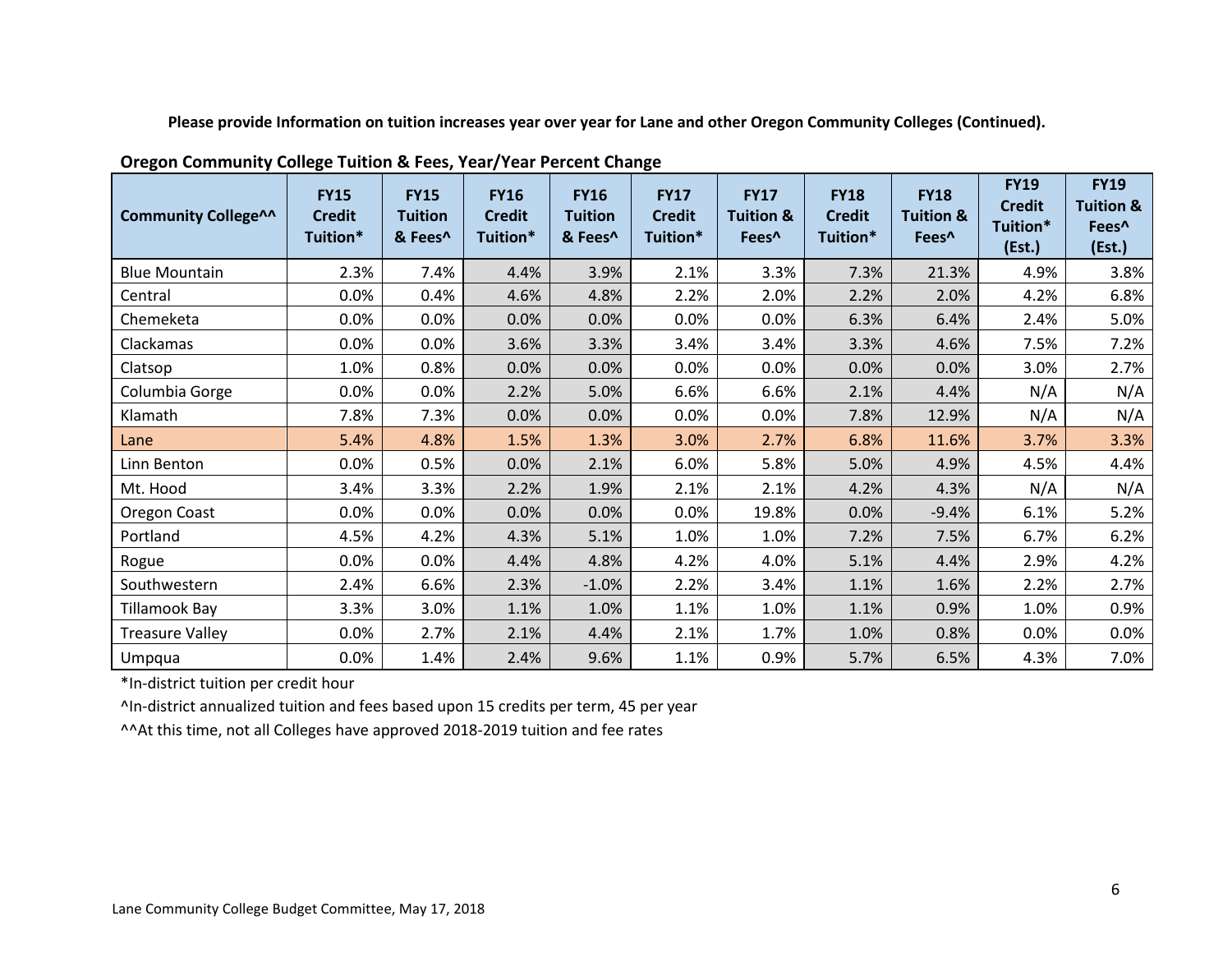## **11. Please provide Information on enrollment trends and state allocation for other Oregon Community Colleges.**

Table 1 below shows state reimbursable FTE for all Oregon Community Colleges from FY2005-FY2017. The FY17 FTE total is only 1,201 greater than FY2005. The cells highlighted in red identity below average enrollment years for the corresponding college. Nearly all of Oregon's community colleges have experienced below average enrollments for the time period FY05-FY17, with the exception of Klamath Community College.

|                                     | Summary of Enrollment, FY05-FY17 |             |             |             |             |             |             |             |             |             |             |             |             |
|-------------------------------------|----------------------------------|-------------|-------------|-------------|-------------|-------------|-------------|-------------|-------------|-------------|-------------|-------------|-------------|
| <b>Community</b><br><b>Colleges</b> | <b>FY05</b>                      | <b>FY06</b> | <b>FY07</b> | <b>FY08</b> | <b>FY09</b> | <b>FY10</b> | <b>FY11</b> | <b>FY12</b> | <b>FY13</b> | <b>FY14</b> | <b>FY15</b> | <b>FY16</b> | <b>FY17</b> |
| <b>Blue Mountain</b>                | 2,015                            | 1,912       | 1,909       | 2,072       | 2,241       | 2,554       | 2,530       | 2,480       | 2,351       | 2,301       | 2,159       | 1,861       | 2,024       |
| Central                             | 3,576                            | 3,612       | 3,551       | 3,997       | 4,976       | 6,164       | 6,621       | 6,722       | 6,596       | 6,281       | 5,618       | 5,112       | 4,810       |
| <b>Chemeketa</b>                    | 10,556                           | 9,935       | 9,965       | 10,717      | 11,893      | 13,312      | 13,542      | 13,282      | 13,493      | 12,582      | 11,762      | 10,978      | 10,335      |
| <b>Clackamas</b>                    | 7,531                            | 7,580       | 7,201       | 7,416       | 7,760       | 8,834       | 8,761       | 8,528       | 7,991       | 7,250       | 7,139       | 6,917       | 7,061       |
| Clatsop                             | 1,535                            | 1,395       | 1,273       | 1,346       | 1,438       | 1,473       | 1,500       | 1,479       | 1,360       | 1,308       | 1,249       | 1,253       | 1,208       |
| Columbia Gorge                      | 944                              | 972         | 915         | 970         | 1,076       | 1,257       | 1,242       | 1,232       | 1,064       | 1,011       | 956         | 855         | 873         |
| Klamath                             | 1,355                            | 1,329       | 1,246       | 1,300       | 1,601       | 1,796       | 1,994       | 1,987       | 1,640       | 1,672       | 1,687       | 1,882       | 1,821       |
| Lane                                | 10,140                           | 10,721      | 11,214      | 11,080      | 12,776      | 14,977      | 15,431      | 15,492      | 13,972      | 12,003      | 10,109      | 8,884       | 8,317       |
| <b>Linn Benton</b>                  | 6,265                            | 6,290       | 6,153       | 6,410       | 6,987       | 7,998       | 8,051       | 7,064       | 6,804       | 6,065       | 5,823       | 5,817       | 5,626       |
| Mt. Hood                            | 8,022                            | 8,234       | 8,186       | 8,443       | 9,341       | 10,692      | 10,627      | 9,803       | 9,677       | 9,252       | 8,801       | 7,951       | 8,015       |
| <b>Oregon Coast</b>                 | 417                              | 398         | 423         | 426         | 469         | 566         | 515         | 512         | 545         | 558         | 456         | 460         | 455         |
| Portland                            | 22,591                           | 21,835      | 21,987      | 22,712      | 25,200      | 30,066      | 31,354      | 32,874      | 32,264      | 30,382      | 28,597      | 26,363      | 25,816      |
| Rogue                               | 4,053                            | 4,105       | 4,145       | 4,298       | 5,012       | 5,909       | 6,251       | 5,760       | 5,499       | 5,333       | 4,884       | 4,547       | 4,502       |
| Southwestern                        | 3,010                            | 2,915       | 2,989       | 3,006       | 3,174       | 3,254       | 3,304       | 3,239       | 2,986       | 2,850       | 2,768       | 2,606       | 2,471       |
| <b>Tillamook Bay</b>                | 332                              | 295         | 339         | 354         | 340         | 431         | 513         | 554         | 501         | 492         | 448         | 397         | 423         |
| <b>Treasure Valley</b>              | 1,834                            | 1,764       | 1,676       | 1,762       | 1,995       | 2,341       | 2,421       | 2,213       | 2,094       | 2,001       | 1,899       | 1,737       | 1,613       |
| <b>Umpqua</b>                       | 2,015                            | 1,912       | 1,909       | 2,072       | 2,241       | 2,554       | 2,530       | 2,480       | 2,351       | 2,301       | 2,159       | 1,861       | 2,024       |
| <b>Total</b>                        | 86,193                           | 85,203      | 85,081      | 88,383      | 98,521      | 114,178     | 117,189     | 115,702     | 111,186     | 103,642     | 96,515      | 89,482      | 87,394      |

## **Table 1: Summary of State Reimbursable FTE, FY05-FY17**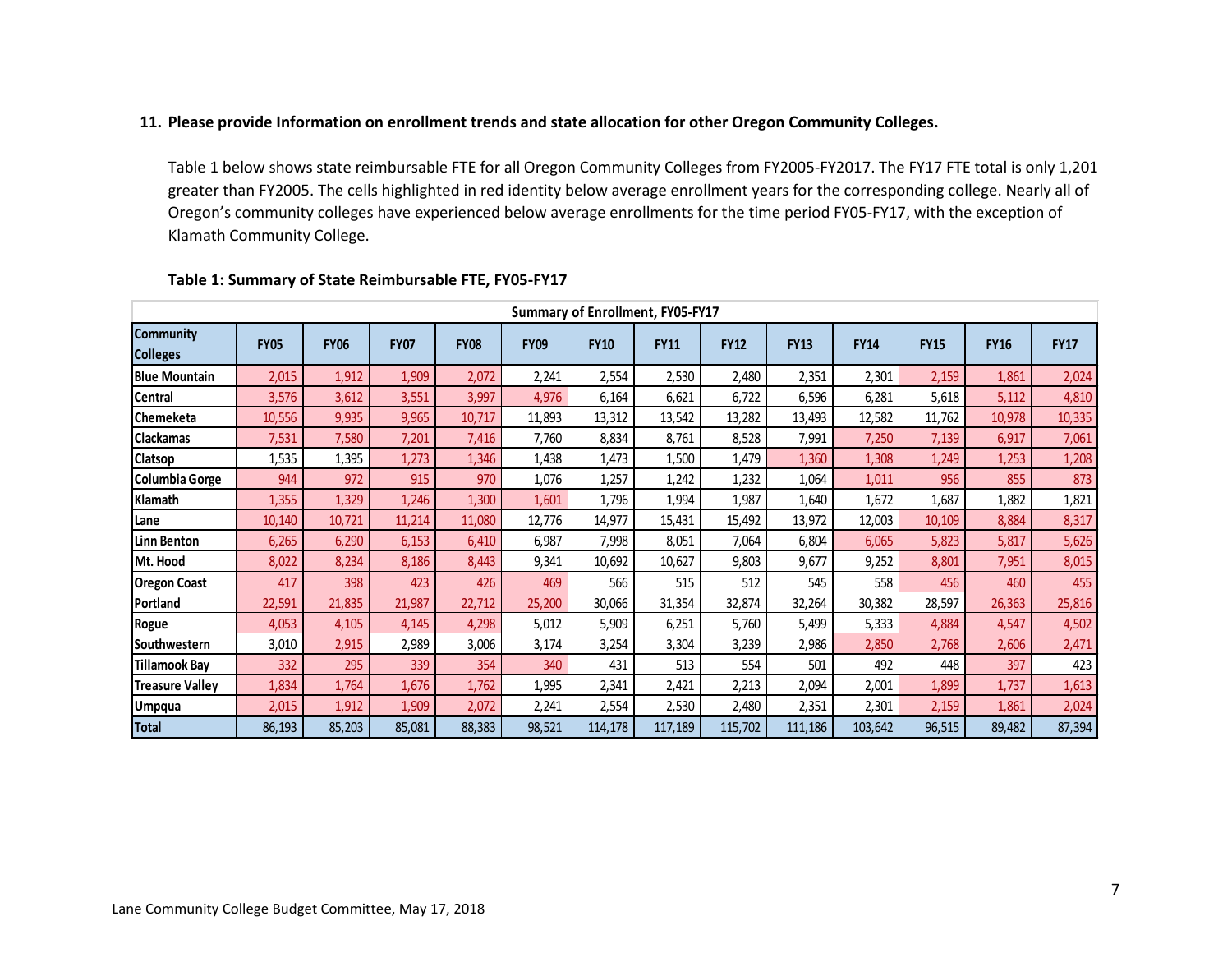Table 2 below provides a summary of the Oregon state funding allocation percentage for the period FY05-FY17. The cells highlighted in red identity below average state funding for the corresponding college. Unlike the table above, several colleges are experiencing above average state funding for the period FY05-FY17 despite lower FTE due to their relative share of overall state FTE. For example, the FY17 reimbursable FTE for Portland Community College was below average, while their state allocation was the greatest percentage in 13 years.

|                           |             |             |             |             |             |             | Summary of State Funding Allocation Percentage, FY05-FY17 |             |             |             |             |             |             |
|---------------------------|-------------|-------------|-------------|-------------|-------------|-------------|-----------------------------------------------------------|-------------|-------------|-------------|-------------|-------------|-------------|
| <b>Community Colleges</b> | <b>FY05</b> | <b>FY06</b> | <b>FY07</b> | <b>FY08</b> | <b>FY09</b> | <b>FY10</b> | <b>FY11</b>                                               | <b>FY12</b> | <b>FY13</b> | <b>FY14</b> | <b>FY15</b> | <b>FY16</b> | <b>FY17</b> |
| <b>Blue Mountain</b>      | 2.6%        | 2.5%        | 2.3%        | 2.2%        | 2.1%        | 2.0%        | 1.9%                                                      | 1.8%        | 1.7%        | 1.8%        | 1.9%        | 1.9%        | 1.8%        |
| Central                   | 3.4%        | 3.0%        | 2.4%        | 2.5%        | 2.2%        | 1.9%        | 2.3%                                                      | 2.7%        | 2.6%        | 3.0%        | 3.1%        | 3.4%        | 3.4%        |
| Chemeketa                 | 11.5%       | 11.5%       | 11.5%       | 11.1%       | 11.0%       | 11.1%       | 10.7%                                                     | 10.5%       | 10.2%       | 10.5%       | 11.0%       | 11.3%       | 11.6%       |
| <b>Clackamas</b>          | 7.1%        | 7.7%        | 7.9%        | 8.0%        | 7.6%        | 6.6%        | 5.9%                                                      | 5.6%        | 5.4%        | 5.7%        | 5.4%        | 5.3%        | 5.2%        |
| Clatsop                   | 1.7%        | 1.6%        | 1.6%        | 1.6%        | 1.3%        | 1.1%        | 0.9%                                                      | 0.7%        | 0.6%        | 0.7%        | 0.7%        | 0.8%        | 0.9%        |
| Columbia Gorge            | 1.6%        | 1.7%        | 1.8%        | 1.8%        | 1.7%        | 1.8%        | 1.8%                                                      | 1.8%        | 1.9%        | 1.7%        | 1.6%        | 1.6%        | 1.5%        |
| Klamath                   | 1.7%        | 1.8%        | 1.8%        | 1.8%        | 1.7%        | 1.9%        | 2.0%                                                      | 2.0%        | 2.0%        | 2.0%        | 2.1%        | 2.2%        | 2.4%        |
| Lane                      | 13.1%       | 12.5%       | 11.6%       | 11.9%       | 12.4%       | 12.8%       | 13.0%                                                     | 13.2%       | 13.3%       | 13.4%       | 12.8%       | 11.5%       | 9.9%        |
| Linn Benton               | 7.3%        | 7.5%        | 7.8%        | 8.0%        | 8.1%        | 8.3%        | 8.3%                                                      | 8.3%        | 8.2%        | 7.9%        | 7.4%        | 7.1%        | 7.0%        |
| Mt. Hood                  | 10.1%       | 9.9%        | 9.6%        | 9.7%        | 10.0%       | 10.3%       | 10.3%                                                     | 10.3%       | 10.5%       | 10.3%       | 10.3%       | 10.1%       | 9.9%        |
| <b>Oregon Coast</b>       | 0.7%        | 0.6%        | 0.6%        | 0.5%        | 0.5%        | 0.6%        | 0.6%                                                      | 0.6%        | 0.6%        | 0.6%        | 0.6%        | 0.6%        | 0.7%        |
| Portland                  | 24.6%       | 25.4%       | 26.5%       | 26.6%       | 26.8%       | 27.4%       | 28.1%                                                     | 28.3%       | 28.8%       | 28.5%       | 29.5%       | 30.9%       | 32.6%       |
| Rogue                     | 4.6%        | 4.2%        | 3.6%        | 3.5%        | 3.4%        | 3.1%        | 2.9%                                                      | 3.0%        | 2.9%        | 3.3%        | 3.5%        | 3.6%        | 3.5%        |
| Southwestern              | 3.0%        | 3.2%        | 3.3%        | 3.6%        | 3.5%        | 3.3%        | 2.8%                                                      | 2.6%        | 2.4%        | 2.5%        | 2.6%        | 2.7%        | 2.7%        |
| <b>Tillamook Bay</b>      | 0.6%        | 0.5%        | 0.4%        | 0.4%        | 0.4%        | 0.4%        | 0.4%                                                      | 0.4%        | 0.4%        | 0.4%        | 0.4%        | 0.5%        | 0.5%        |
| <b>Treasure Valley</b>    | 2.2%        | 2.4%        | 2.7%        | 2.6%        | 2.6%        | 2.7%        | 2.7%                                                      | 2.8%        | 2.8%        | 2.7%        | 2.7%        | 2.7%        | 2.6%        |
| <b>Umpqua</b>             | 4.1%        | 4.2%        | 4.5%        | 4.6%        | 4.6%        | 4.8%        | 5.2%                                                      | 5.3%        | 5.6%        | 4.9%        | 4.3%        | 3.8%        | 3.8%        |
| <b>Total</b>              | 100.0%      | 100.0%      | 100.0%      | 100.0%      | 100.0%      | 100.0%      | 100.0%                                                    | 100.0%      | 100.0%      | 100.0%      | 100.0%      | 100.0%      | 100.0%      |

### **Table 2: Summary of Percentage of State Funding, FY05-FY17**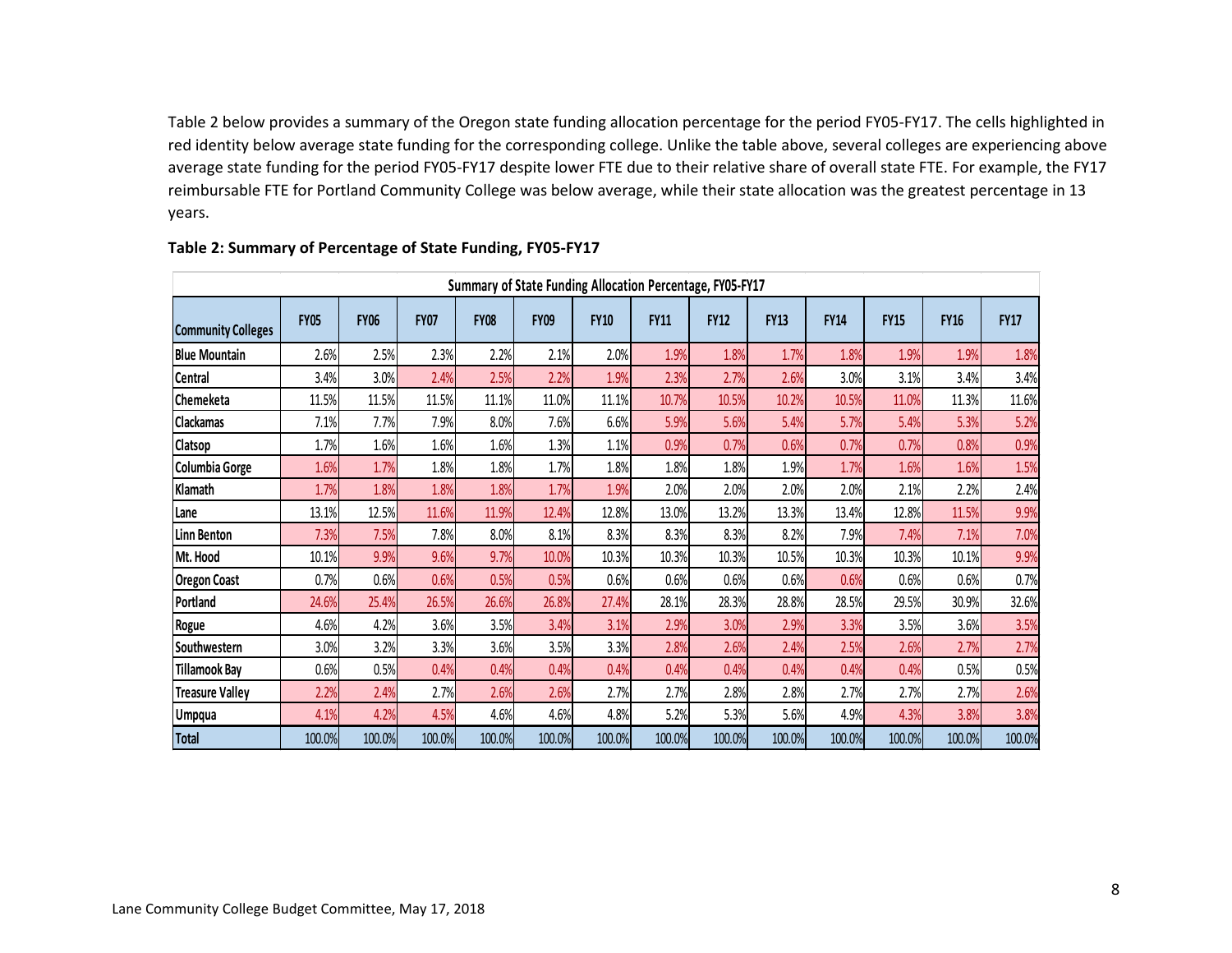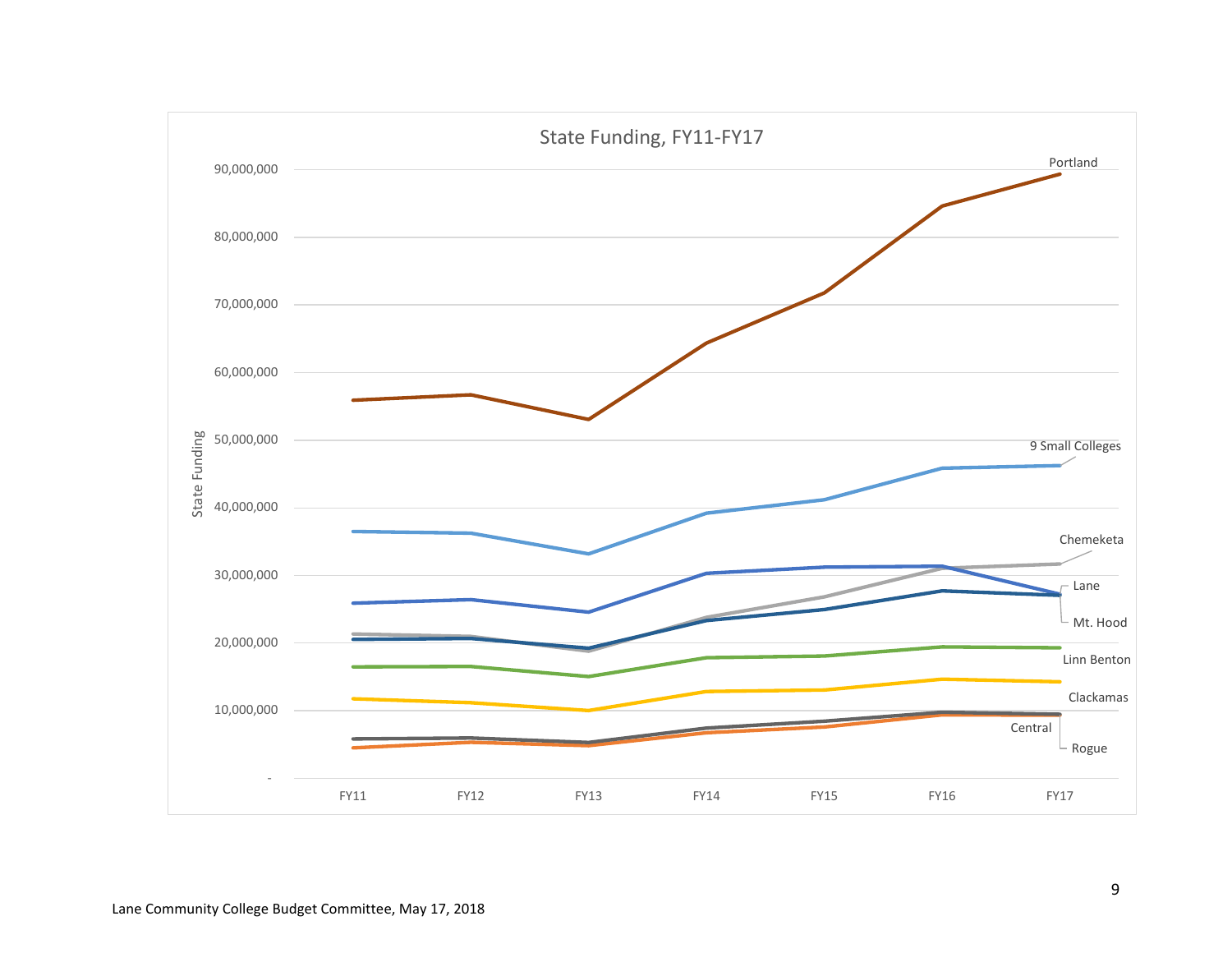## **12. What is the difference between the Enrollment Growth Plan and the Strategic Enrollment Plan?**

The 2015-2018 Strategic Enrollment Management Plan was the college's first foray into institutional enrollment planning. It was focused on Student Affairs structures and processes and led to a major restructuring of Student Affairs into three divisions that better align with student needs and redesign of application and admissions processes.

The 2018-2019 Enrollment Growth Plan is based on program and department-specific strategies with measurable growth goals in generating new credits and FTE in the coming academic year. The goals and strategies were developed by program managers, faculty, and staff, who are empowered and accountable for executing the plan. Progress will be assessed and reported quarterly.

### **13. Does the college have plans to incentivize students to complete their goals?**

There are several ideas beings developed to support students in reaching goal attainment:

1) Foundation Scholarships

As part of the Enrollment Growth Plan, the college will work with the Foundation to provide a structure for awarding Shining Star Scholarship funds for students in good academic standing who are close to completion and are facing financial obstacles. This could be available to students as early as fall term 2018.

2) Tuition Restructuring

We are evaluating tuition structures that incentivize students to take an optimal number of credits each term, as this has a significant positive correlation to goal attainment. Staff are researching models from other schools, analyzing data from Lane, and investigating systemic and structural issues. Recommendations will be brought to the Board in fall 2018.

3) Program Restructuring

We are exploring needs and opportunities for restructuring CTE and other programs that might include shorter term certificates and stackable credentials that align with workforce and student needs.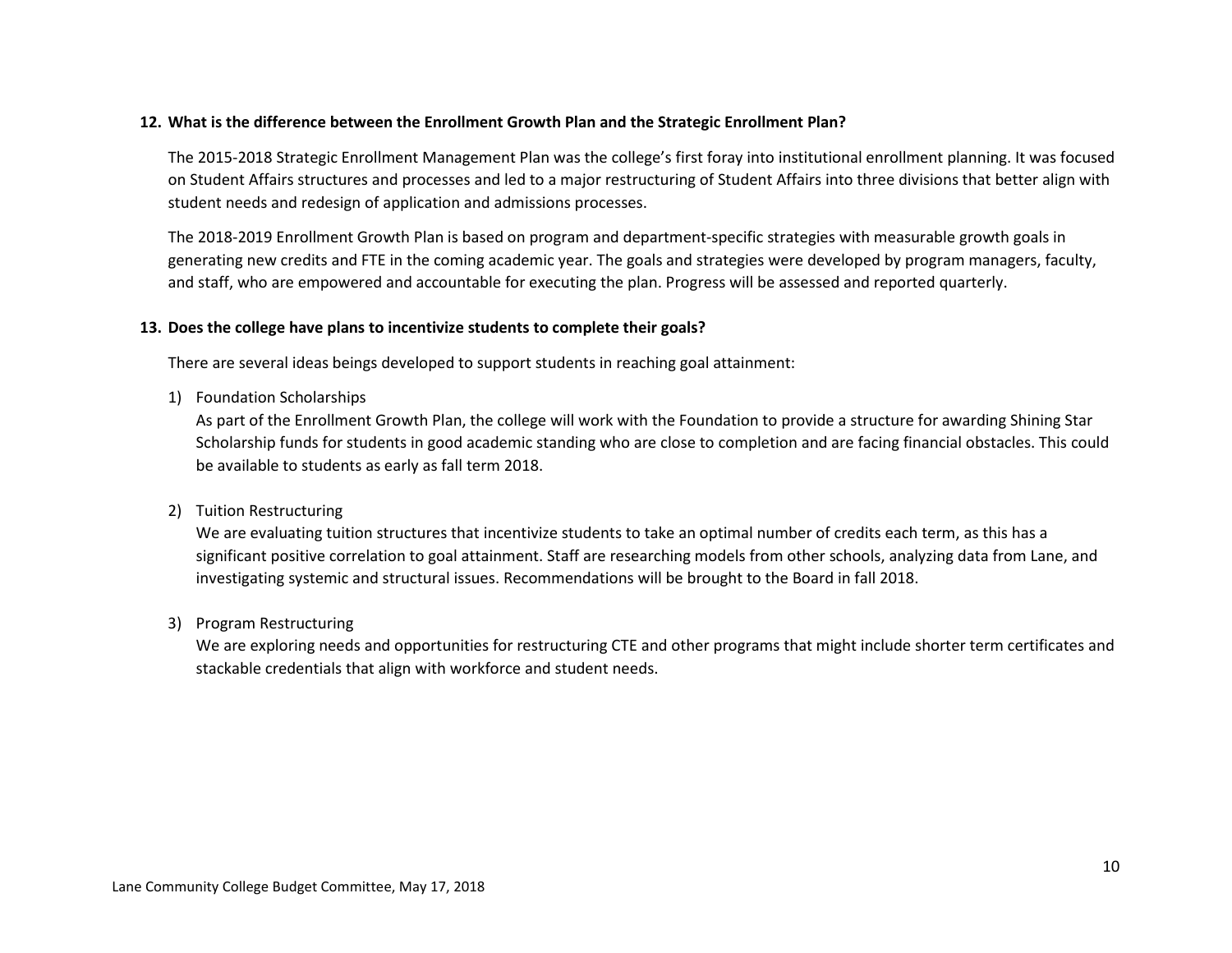## **Updates to the Proposed Budget**

The following table summarizes changes to the proposed budget based upon updates to the position list and investments in the Enrollment Growth Plan.

| Program                              | Proposed<br><b>Budget</b> | Updated<br>Proposed<br><b>Budget</b> | Change                   | <b>Notes</b>                                                                                                                                                             |
|--------------------------------------|---------------------------|--------------------------------------|--------------------------|--------------------------------------------------------------------------------------------------------------------------------------------------------------------------|
| Instruction                          | 41,142,844                | 41,883,889                           | 741,045                  | Funding for .5 faculty instructional designer, media arts faculty<br>coordinator, science lab coordinator, nursing and dental assisting faculty,<br>ABSE student advisor |
|                                      | 3,009,376                 | 1,768,438                            | (1, 240, 938)            | Assign budget from non-departmental to funded positions                                                                                                                  |
|                                      | 44,152,220                | 43,652,327                           | (499,893)                |                                                                                                                                                                          |
| Instructional                        |                           |                                      |                          | Reassignment;                                                                                                                                                            |
| Support                              | 6,185,133                 | 6,132,367                            | (52, 766)                | Increased FTE for classified high school connections staff                                                                                                               |
| <b>Student Services</b>              | 8,742,299                 | 8,985,208                            | 242,909                  | Funding for counselor position and student success coaches/student<br>advisor positions                                                                                  |
| College Support                      |                           |                                      |                          | Reassignment;                                                                                                                                                            |
| Services                             | 14,821,362                | 15,208,850                           | 387,488                  | Funding for 1 finance and 2 IT classified positions                                                                                                                      |
| Plant Operations &<br>Maintenance    | 6,108,041                 | 6,030,303                            | (77, 738)                | Classified vacancy                                                                                                                                                       |
| Contingency                          | 2,620,000                 | 2,620,000                            |                          |                                                                                                                                                                          |
| <b>Transfers Out</b>                 | 3,531,993                 | 3,531,993                            | $\overline{\phantom{a}}$ |                                                                                                                                                                          |
| Unappropriated<br><b>Ending Fund</b> |                           |                                      |                          |                                                                                                                                                                          |
| Balance                              | 2,650,000                 | 2,650,000                            |                          |                                                                                                                                                                          |
|                                      |                           |                                      |                          |                                                                                                                                                                          |
| <b>Total All</b>                     | 88,811,048                | 88,811,048                           |                          |                                                                                                                                                                          |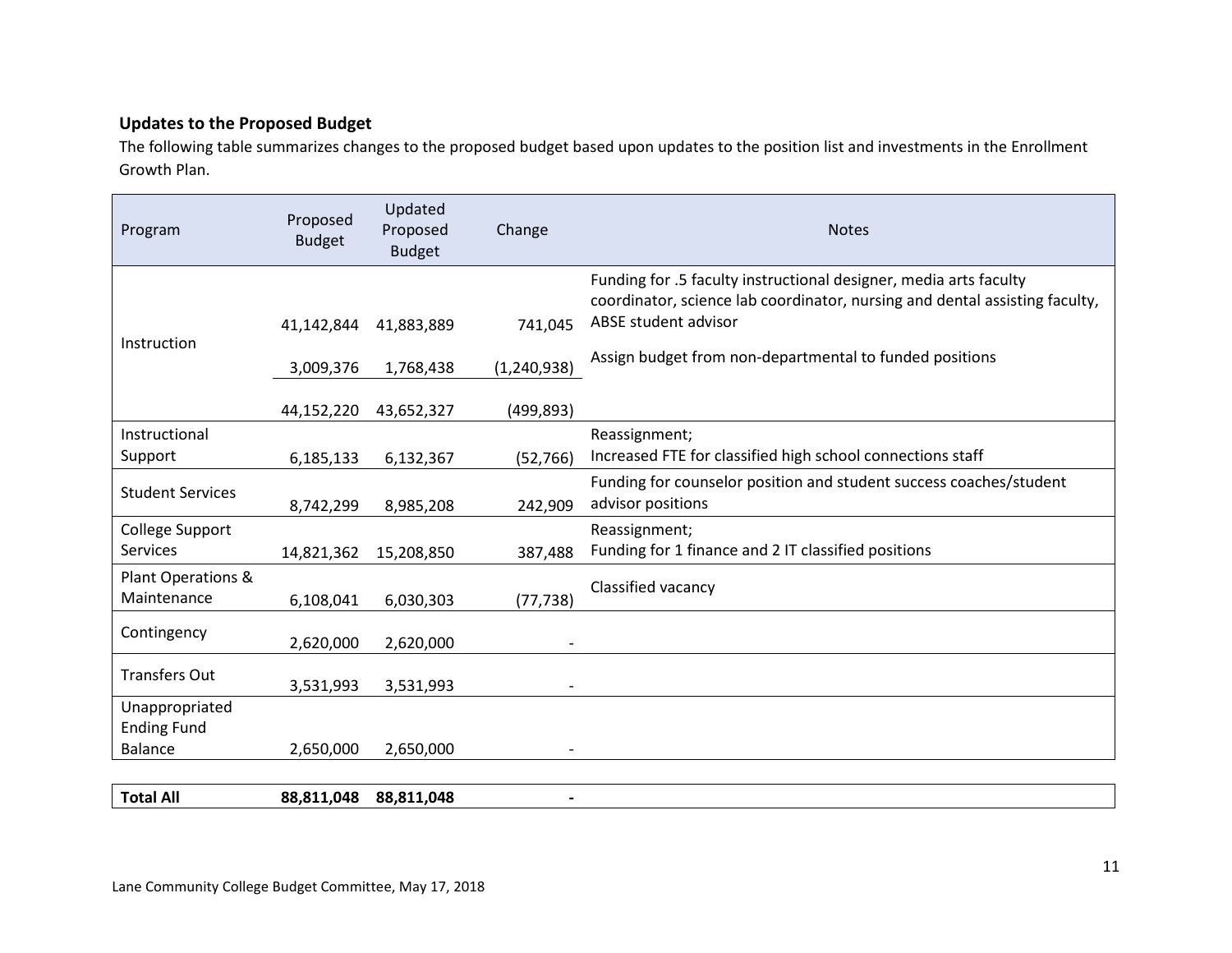| <b>Personnel Trends and Ratios</b>   |              |                  |                 |                      |                  |                  |              |                  |                  |                          |  |
|--------------------------------------|--------------|------------------|-----------------|----------------------|------------------|------------------|--------------|------------------|------------------|--------------------------|--|
| FY2008-FY2017                        |              |                  |                 |                      |                  |                  |              |                  |                  |                          |  |
|                                      | FY2008       | FY2009           | FY2010          | FY2011               | FY2012           | FY2013           | FY2014       | FY2015           | FY2016           | FY2017                   |  |
| <b>Enrolled Student FTE</b>          | 11,069       | 12,817           | 14,958          | 15,417               | 15,375           | 14,015           | 12,312       | 10,466           | 9,250            | 8,716                    |  |
| Personnel FTE                        | 787.7        | 847.8            | 935.6           | 1,004.3              | 1,045.9          | 1,040.3          | 992.2        | 863.1            | 829.5            | 807.7                    |  |
| Total Salary & Wages^                | \$39,210,469 | 42,363,013<br>S. | \$46,295,942    | 49,671,362 \$<br>Ŝ.  | 52,881,345       | \$53,615,049     | \$53,010,239 | 49,536,340<br>Ŝ. | Ŝ.<br>47,888,700 | \$48,161,798             |  |
|                                      |              |                  |                 |                      |                  |                  |              |                  |                  |                          |  |
| <b>Classified Staff</b>              |              |                  |                 |                      |                  |                  |              |                  |                  |                          |  |
|                                      | FY2008       | FY2009           | FY2010          | FY2011               | FY2012           | FY2013           | FY2014       | FY2015           | FY2016           | FY2017                   |  |
| Contracted FTE                       | 285.8        | 287.2            | 283.6           | 293.3                | 303.0            | 302.8            | 306.2        | 285.4            | 278.0            | 271.6                    |  |
| as % Student FTE                     | 2.6%         | 2.2%             | 1.9%            | 1.9%                 | 2.0%             | 2.2%             | 2.5%         | 2.7%             | 3.0%             | 3.1%                     |  |
| as % Total Personnel FTE             | 36.3%        | 33.9%            | 30.3%           | 29.2%                | 29.0%            | 29.1%            | 30.9%        | 33.1%            | 33.5%            | 33.6%                    |  |
| Contracted Salary & Wages            | \$12,068,568 | \$12,441,403     | \$12,526,406    | \$13,313,549         | Ŝ.<br>14,027,922 | Ŝ.<br>14,070,988 | \$14,244,144 | 14,247,112<br>Ŝ. | \$14,110,343     | $\frac{1}{2}$ 14,046,280 |  |
| as % Total Salary & Wages            | 30.8%        | 29.4%            | 27.1%           | 26.8%                | 26.5%            | 26.2%            | 26.9%        | 28.8%            | 29.5%            | 29.2%                    |  |
| Part-Time FTE                        | 34.8         | 43.9             | 67.5            | 94.9                 | 103.3            | 110.6            | 101.4        | 80.6             | 86.1             | 79.3                     |  |
| as % Student FTE                     | 0.3%         | 0.3%             | 0.5%            | 0.6%                 | 0.7%             | 0.8%             | 0.8%         | 0.8%             | 0.9%             | 0.9%                     |  |
| as % Total Personnel FTE             | 4.4%         | 5.2%             | 7.2%            | 9.4%                 | 9.9%             | 10.6%            | 10.2%        | 9.3%             | 10.4%            | 9.8%                     |  |
| Part-Time Salary & Wages             | Ś<br>978,294 | 1,259,311<br>Ŝ.  | \$<br>1,767,214 | $2,415,300$ \$<br>Ŝ. | 2,716,634        | 3,014,168<br>-S  | 2,855,145    | 2,372,864<br>S   | 2,612,263<br>S   | 2,525,386<br>S.          |  |
| as % Total Salary & Wages            | 2.5%         | 3.0%             | 3.8%            | 4.9%                 | 5.1%             | 5.6%             | 5.4%         | 4.8%             | 5.5%             | 5.2%                     |  |
| <b>Total Classified FTE</b>          | 320.5        | 331.1            | 351.2           | 388.2                | 406.3            | 413.4            | 407.6        | 366.0            | 364.0            | 350.9                    |  |
| as % Student FTE                     | 2.9%         | 2.6%             | 2.3%            | 2.5%                 | 2.6%             | 2.9%             | 3.3%         | 3.5%             | 3.9%             | 4.0%                     |  |
| as % Total Personnel FTE             | 40.7%        | 39.1%            | 37.5%           | 38.7%                | 38.8%            | 39.7%            | 41.1%        | 42.4%            | 43.9%            | 43.4%                    |  |
| <b>Classified Salary &amp; Wages</b> | \$13,046,862 | \$13,700,714     | \$14,293,620    | \$<br>15,728,849     | Ŝ.<br>16,744,556 | \$<br>17,085,156 | \$17,099,289 | Ś.<br>16,619,976 | Ŝ.<br>16,722,606 | \$16,571,666             |  |
| as % Total Salary & Wages            | 33.3%        | 32.3%            | 30.9%           | 31.7%                | 31.7%            | 31.9%            | 32.3%        | 33.6%            | 34.9%            | 34.4%                    |  |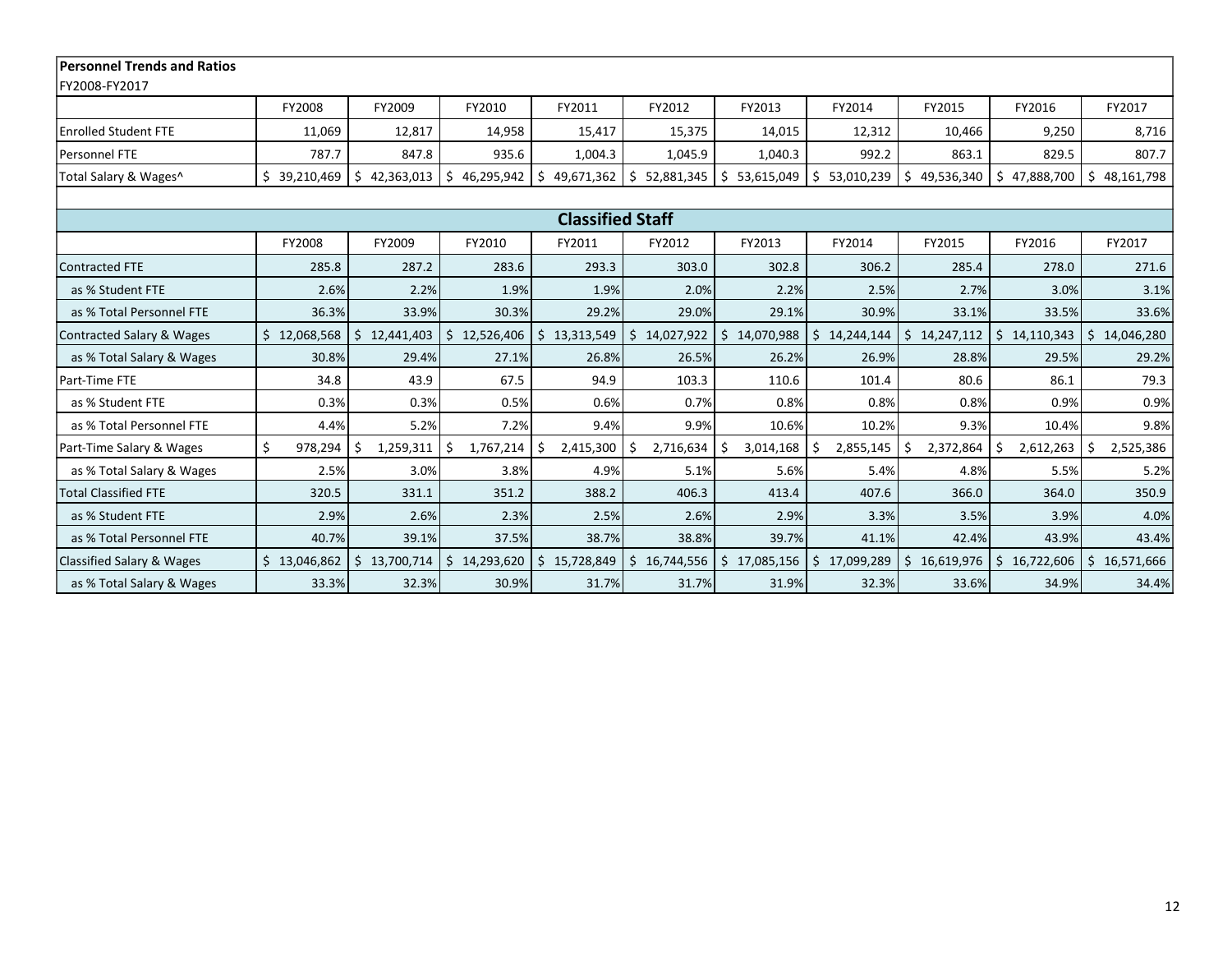| <b>Personnel Trends and Ratios</b>   |                |                  |              |                  |                  |                  |                  |                  |                  |                             |
|--------------------------------------|----------------|------------------|--------------|------------------|------------------|------------------|------------------|------------------|------------------|-----------------------------|
| FY2008-FY2017                        |                |                  |              |                  |                  |                  |                  |                  |                  |                             |
|                                      | FY2008         | FY2009           | FY2010       | FY2011           | FY2012           | FY2013           | FY2014           | FY2015           | FY2016           | FY2017                      |
| <b>Enrolled Student FTE</b>          | 11,069         | 12,817           | 14,958       | 15,417           | 15,375           | 14,015           | 12,312           | 10,466           | 9,250            | 8,716                       |
| Personnel FTE                        | 787.7          | 847.8            | 935.6        | 1,004.3          | 1,045.9          | 1,040.3          | 992.2            | 863.1            | 829.5            | 807.7                       |
| Total Salary & Wages^                | \$39,210,469   | 42,363,013<br>S. | \$46,295,942 | 49,671,362<br>Ŝ. | Ŝ.<br>52,881,345 | \$53,615,049     | S.<br>53,010,239 | 49,536,340<br>Ŝ. | 47,888,700<br>Ŝ. | \$48,161,798                |
|                                      |                |                  |              |                  |                  |                  |                  |                  |                  |                             |
|                                      |                |                  |              | <b>Faculty</b>   |                  |                  |                  |                  |                  |                             |
|                                      | FY2008         | FY2009           | FY2010       | FY2011           | FY2012           | FY2013           | FY2014           | FY2015           | FY2016           | FY2017                      |
| <b>Contracted FTE</b>                | 235.2          | 231.3            | 245.0        | 251.3            | 246.7            | 244.9            | 250.9            | 236.9            | 212.3            | 214.6                       |
| as % Student FTE                     | 2.1%           | 1.8%             | 1.6%         | 1.6%             | 1.6%             | 1.7%             | 2.0%             | 2.3%             | 2.3%             | 2.5%                        |
| as % Total Personnel FTE             | 29.9%          | 27.3%            | 26.2%        | 25.0%            | 23.6%            | 23.5%            | 25.3%            | 27.4%            | 25.6%            | 26.6%                       |
| <b>Contracted Salary &amp; Wages</b> | \$14,709,441   | \$15,104,966     | \$15,968,615 | Ś.<br>16,531,077 | Ś.<br>16,971,366 | \$17,261,722     | \$18,246,369     | \$17,819,610     |                  | $$16,137,346$ $$16,791,962$ |
| as % Total Salary & Wages            | 37.5%          | 35.7%            | 34.5%        | 33.3%            | 32.1%            | 32.2%            | 34.4%            | 36.0%            | 33.7%            | 34.9%                       |
| Part-Time FTE                        | 168.5          | 224.5            | 283.5        | 306.1            | 328.9            | 318.0            | 270.7            | 198.1            | 189.4            | 180.6                       |
| as % Student FTE                     | 1.5%           | 1.8%             | 1.9%         | 2.0%             | 2.1%             | 2.3%             | 2.2%             | 1.9%             | 2.0%             | 2.1%                        |
| as % Total Personnel FTE             | 21.4%          | 26.5%            | 30.3%        | 30.5%            | 31.4%            | 30.6%            | 27.3%            | 23.0%            | 22.8%            | 22.4%                       |
| Part-Time Salary & Wages             | 6,659,767<br>Ś | Ŝ.<br>8,923,704  | \$11,201,468 | \$12,390,185     | 13,399,674       | \$13,197,974     | \$11,756,181     | 8,917,299<br>S   | 8,657,409<br>Ŝ   | 8,330,149<br>\$.            |
| as % Total Salary & Wages            | 17.0%          | 21.1%            | 24.2%        | 24.9%            | 25.3%            | 24.6%            | 22.2%            | 18.0%            | 18.1%            | 17.3%                       |
| <b>Total Faculty FTE</b>             | 403.7          | 455.8            | 528.5        | 557.4            | 575.6            | 562.9            | 521.6            | 435.0            | 401.7            | 395.2                       |
| as % Student FTE                     | 3.6%           | 3.6%             | 3.5%         | 3.6%             | 3.7%             | 4.0%             | 4.2%             | 4.2%             | 4.3%             | 4.5%                        |
| as % Total Personnel FTE             | 51.3%          | 53.8%            | 56.5%        | 55.5%            | 55.0%            | 54.1%            | 52.6%            | 50.4%            | 48.4%            | 48.9%                       |
| <b>Faculty Salary &amp; Wages</b>    | \$21,369,208   | Ŝ.<br>24,028,670 | \$27,170,083 | 28,921,262<br>Ŝ. | Ŝ.<br>30,371,040 | Ŝ.<br>30,459,695 | 30,002,550       | Ś.<br>26,736,909 | Ŝ.<br>24,794,755 | $\frac{1}{2}$ 25,122,111    |
| as % Total Salary & Wages            | 54.5%          | 56.7%            | 58.7%        | 58.2%            | 57.4%            | 56.8%            | 56.6%            | 54.0%            | 51.8%            | 52.2%                       |